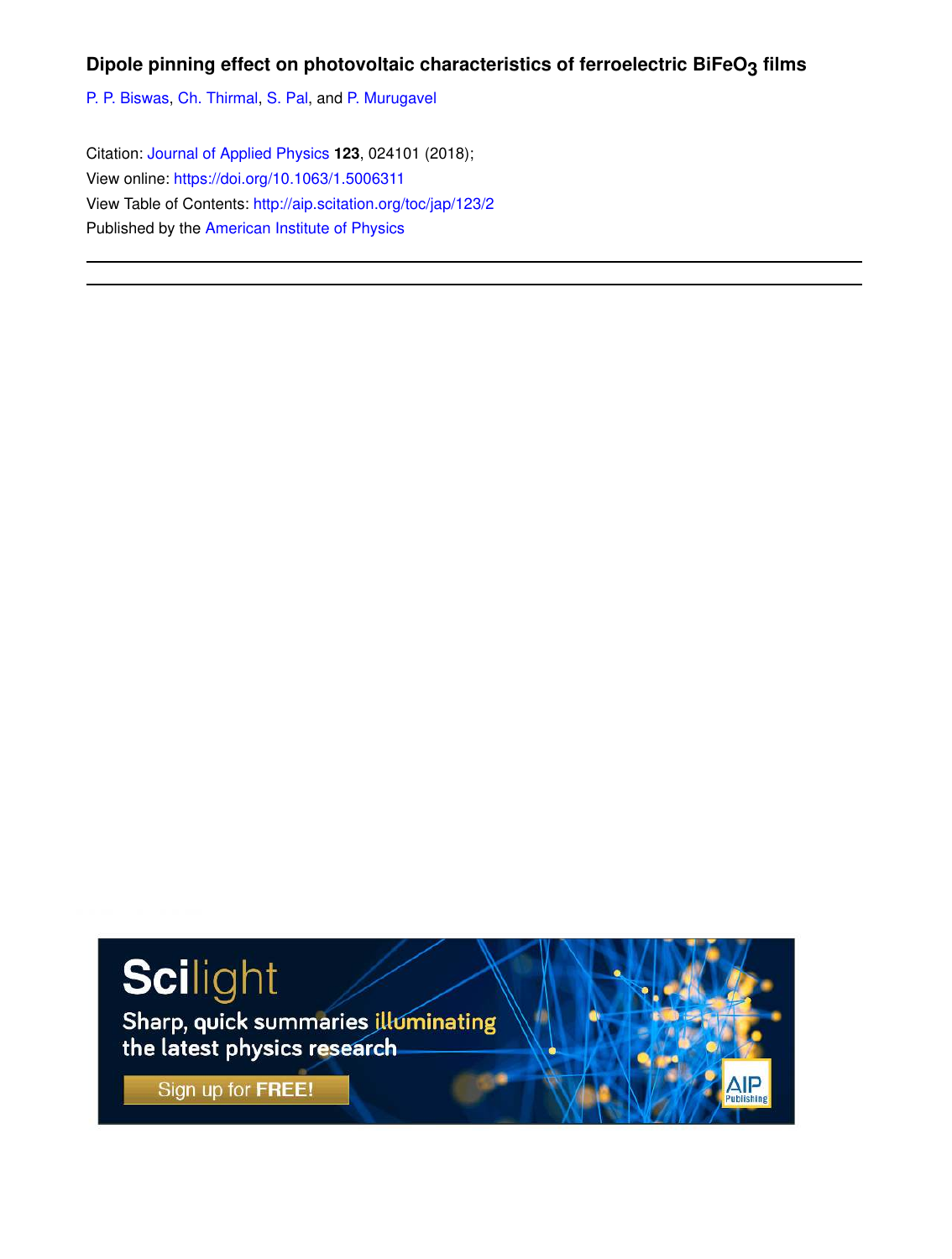

# Dipole pinning effect on photovoltaic characteristics of ferroelectric  $B$ iFeO<sub>3</sub> films

P. P. Biswas,<sup>1</sup> Ch. Thirmal,<sup>1,2</sup> S. Pal,<sup>1</sup> and P. Murugavel<sup>1,a)</sup>

<sup>1</sup>Department of Physics, Indian Institute of Technology Madras, Chennai 600036, India 2 VNR-Vignana Jyothi Institute of Engineering and Technology, Nizampet, Hyderabad 500090, Telangana, India

(Received 24 September 2017; accepted 17 December 2017; published online 12 January 2018)

Ferroelectric bismuth ferrite is an attractive candidate for switchable devices. The effect of dipole pinning due to the oxygen vacancy layer on the switching behavior of the  $Bifeo<sub>3</sub>$  thin film fabricated by the chemical solution deposition method was studied after annealing under air,  $O_2$ , and  $N_2$  environment. The air annealed film showed well defined and dense grains leading to a lower leakage current and superior electrical properties compared to the other two films. The photovoltage and transient photocurrent measured under positive and negative poling elucidated the switching nature of the films. Though the air and  $O_2$  annealed films showed a switchable photovoltaic response, the response was severely affected by oxygen vacancies in the  $N_2$  annealed film. In addition, the open circuit voltage was found to be mostly dependent on the polarization of  $BiFeO<sub>3</sub>$  rather than the Schottky barriers at the interface. This work provides an important insight into the effect of dipole pinning caused by oxygen vacancies on the switchable photovoltaic effect of BiFeO<sub>3</sub> thin films along with the importance of stoichiometric, defect free, and phase pure samples to facilitate meaningful practical applications. Published by AIP Publishing. https://doi.org/10.1063/1.5006311

## I. INTRODUCTION

 $BiFeO<sub>3</sub>$  (BFO) is an interesting multiferroic compound due to its high temperature ferroelectric, and magnetic ordering.<sup>1</sup> The reported high polarization value ( $\sim$ 100  $\mu$ C/cm<sup>2</sup>) in thin films,<sup>2</sup> attracted renewed research interest in this compound to explore its application potential in various fields.<sup>3,4</sup> Notably, the switchable polarization of BFO makes it a prospective candidate for applications in magnetoelectric random access memory (MERAM),<sup>5</sup> ferroelectric tunneling junctions (FTJs),<sup>6</sup> switchable photodiodes,<sup>7</sup> non-volatile ferroelectric based random access memory,<sup>8</sup> etc. Remarkably, BFO shows intrinsic photovoltaic (PV) response driven by the internal electric field originated from the polarization.<sup>9,10</sup> Though there are ferroelectrics like BaTiO<sub>3</sub>, LiNbO<sub>3</sub>, and Pb( $Zr$ , Ti) $O_3$  exhibiting PV response,  $11-13$  BFO stands alone due to its superior ferroelectric properties and desirable optical bandgap  $(2.1–2.7 \text{ eV})$  for PV applications.<sup>14</sup>

Note that the photovoltaic response, in particular, its unique switchbale characteristics are quite sensitive to the defects in the films. It is known that the defects in general have a disparaging effect on the ferroelectric characteristics, in particular, to domain switching. The role of defects on domain pinning is well studied for systems like  $Pb(Zr,Ti)O<sub>3</sub>$ ,  $(Ba, Sr) TiO<sub>3</sub>, Bi<sub>4</sub> Ti<sub>3</sub>O<sub>12</sub>, and K<sub>0.5</sub> Na<sub>0.5</sub>NbO<sub>3</sub>.<sup>15-18</sup> Among var$ ious defects, oxygen vacancies and their complexing with other defects are thought to be responsible for dipole pinning. Controlling the stoichometric composition and the resultant oxygen vacancies is always a challenging task in the BFO sample due to the volatile Bi and mixed valence state of  $Fe^{3+}/Fe^{2+}$ . The possible charge compensation mechanism responsible for the formation of oxyen vacancies written in the Krogner-Vink notation is given as follows:<sup>19</sup>

$$
2Bi^{\bullet\bullet} + 3O'' \rightarrow 2V'''_{Bi} + 3V^{\bullet}_{O} + Bi_{2}O_{3} \uparrow,
$$
  

$$
2Fe^{\bullet\bullet} + O'' \rightarrow 2Fe^{\bullet\bullet} + V^{\bullet}_{O} + \frac{1}{2}O_{2} \uparrow,
$$

where  $Fe^{\bullet\bullet}$ ,  $Bi^{\bullet\bullet}$ , and  $O^{\prime\prime}$  are iron, bismuth, and oxygen ions in the lattice, respectively.  $V'''_{Bi}$  and  $V^{\bullet}_{O}$  denote the bismuth and oxygen vacancies, whereas the prime and dot represent the negative and positive charges, respectively.

Looking at the recent flurry of research activity on the PV capability of BFO samples, it is highly indispensible to understand the role of oxygen vacancies on the PV characteristics of BFO films to realize their application potential. Though there are few reports on the effect of oxygen vacancy on the PV effect, $20-22$  not many are focused on the effect of oxygen vacancy due to the annealing atmosphere. To address this issue, we have carried out PV studies on BFO films annealed under air and  $O<sub>2</sub>$  atmospheric conditions along with the sample annealed in the  $N_2$  condition to deliberatly increase the concentration of oxygen vacancies. The detailed studies on the role of oxygen vacancies and thereby the defect dipoles on the switchable characteristics of open circuit voltage ( $V_{OC}$ ) and transient photocurrent density (*J*) are presented in this work.

#### II. EXPERIMENTAL DETAILS

Polycrystalline BFO films of 350 nm thickness were fabricated on  $(111)$ Pt/TiO<sub>2</sub>/SiO<sub>2</sub>/Si(100) substrates using the spin coating technique. The detailed procedure is adopted from the previously reported work,<sup>23</sup> except for the anneala)Author to whom correspondence should be addressed: muruga@iitm.ac.in ing temperature which was done at 550 °C for 1 h. The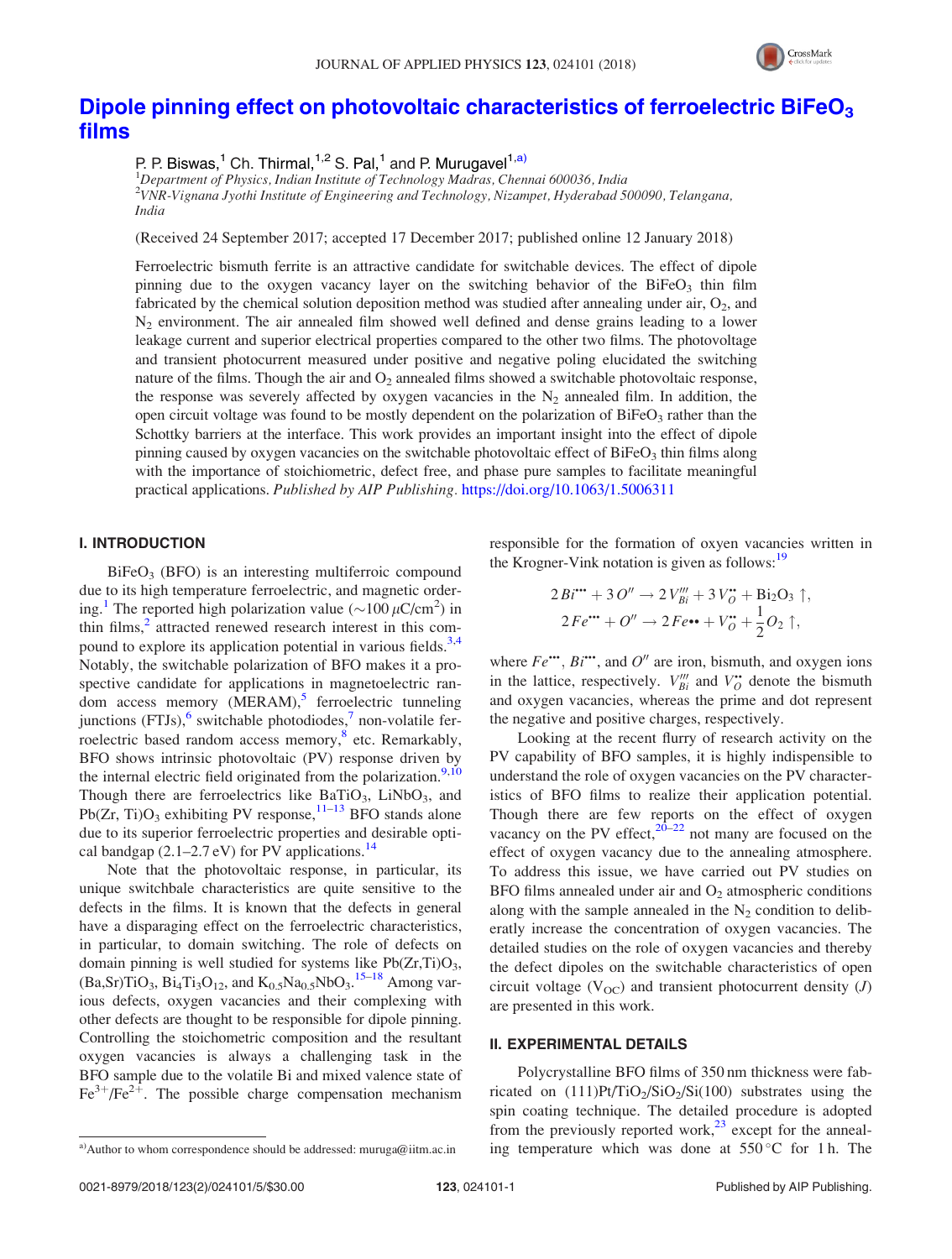grown films were subjected to annealing under three different atmospheric conditions such as air, oxygen  $(O_2)$ , and nitrogen  $(N_2)$ . The annealed films were characterized for their phase and morphology by an X-ray diffractometer (Rigaku-Smart lab) and a F50 field emission scanning electron microscope (FESEM), respectively. The polarization versus voltage measurements were carried out using a Radiant ferroelectric tester (Precision premiere II USA) at 25 kHz. Semi-transparent, 18 nm thick Au dots of  $200 \mu m$ diameter were used as top electrodes [see Figs. S1 and S2 (supplementary material) for the thickness profile and optical transmission spectra of Au on the silicon and glass substrate, respectively] and the resultant Au/BFO/Pt geometry was poled with  $\pm$ 7 V. For the positive and negative poling, the voltages are applied with respect to the bottom electrode. Photovoltaic measurements were carried out by using a Keithley high resistance electrometer (6517B) under the light illumination from a Xenon arc lamp source (Newport 67005) with the spectral range from 250 nm to 2500 nm and the light power density used was  $166$  mW/cm<sup>2</sup>.

### III. RESULTS AND DISCUSSION

## A. Structural and morphological analysis

The X-ray diffraction (XRD) patterns performed on the BFO samples annealed under different atmospheric conditions are shown in Fig. 1 for the  $2\theta$  range of  $20^{\circ}$  to  $60^{\circ}$ . The substrate peaks are not visible in the patterns because the XRD measurements are carried out under the glancing angle  $\omega = 5^{\circ}$ . The patterns reveal that the samples are polycrystalline in nature. Note that the air annealed BFO sample shows a clean XRD pattern with the peaks corresponding to its rhombohedral crystal structure. On the other hand, BFO films annealed under  $O_2$  and  $N_2$  conditions exhibit a trace amount of  $Bi_{36}Fe_2O_{57}$  secondary phase (marked by  $*$  in the



FIG. 1. X-ray diffraction patterns and Rietveld analysis for BFO annealed in the air,  $O_2$ , and  $N_2$  atmosphere.

patterns) along with the major rhombohedral BFO phase. The formation of the secondary phase reiterates the reported narrow thermodynamical conditions existing for phase pure BFO synthesis.<sup>24,25</sup>

In addition, the Rietveld refinements are performed on  $XRD$  of BFO films annealed in the air,  $O_2$ , and  $N_2$  atmosphere. While performing Rietveld refinements of BFO annealed in the  $O_2$  and  $N_2$  atmosphere, the impurity phase  $Bi_{36}Fe_{2}O_{57}$  is considered as the cubic phase with space group I23 along with the rhombohedral structure of BFO with space group R3c. The results of the Rietveld refinements are also shown in Fig. 1 and the extracted structural parameters are given in Table I. It is found that, there is an increase in the lattice parameter along with volume for both  $O_2$  and  $N_2$ annealed samples, and these structural changes are mostly related to the non-stoichiometry in the BFO composition due to the segregation of impurity phases.

To observe the annealing atmospheric effect on the surface morphology, FESEM studies are performed and the resultant images for air,  $O_2$ , and  $N_2$  annealed films are shown in Figs.  $2(a)-2(c)$ , respectively. The figures reveal that the films show distinct morphological differences upon annealing under various atmospheric conditions. The ambient annealed BFO displays a well defined grain-like structure with an average grain size of around 250 nm. But, when the films are annealed under  $O_2$  and  $N_2$  conditions, the grain-like structure is lost and the surface looks rough with more agglomerated particles. Note that the XRD patterns reveal only a trace amount of secondary phase which cannot be completely accountable for the observed surface nature. Possibly, the other reason could come from the oxygen nonstoichiometric and the resultant diffusion of cationic vacancies.

#### B. Leakage current and ferroelectric properties

To investigate the effect of annealing conditions on the leakage characteristics of the fabricated films, current is measured as a function dc voltage in the range of  $\pm 1.2$  V. The respective plot between current versus applied voltage for all the films is shown in Fig.  $3(a)$ . The figure indicates that though the observed leakage currents are typically of the order reported for good ferroelectric samples  $(<10^{-6}A)$ , the leakage current of  $O_2$  and  $N_2$  annealed films display an order of higher magnitude value  $(10^{-9}A)$  in comparison to the film annealed in air  $(10^{-10}A)$ . In general, the leakage current depends on factors like phase purity, grain size, oxygen nonstoichiometry, etc. Hence, the observed variation in leakage current behavior in the annealed samples can be correlated to both phase purity and the effect of oxygen non-stoichiometry in the films.

TABLE I. Extracted lattice parameters  $a$ ,  $b$ ,  $c$ , volume, and the fitting parameter  $\chi^2$  from the Rietveld refinement.

|                    | a(A)   | b(A)   | C(A)    | Volume $(\AA^3)$ | $\sqrt{2}$ |
|--------------------|--------|--------|---------|------------------|------------|
| BFO-air            | 5.5737 | 5.5737 | 13.6194 | 366.41           | 1.85       |
| BFO-O <sub>2</sub> | 5.5759 | 5.5759 | 13.7569 | 370.42           | 1.27       |
| BFO-N <sub>2</sub> | 5.5914 | 5.5914 | 13.6957 | 370.82           | 1.53       |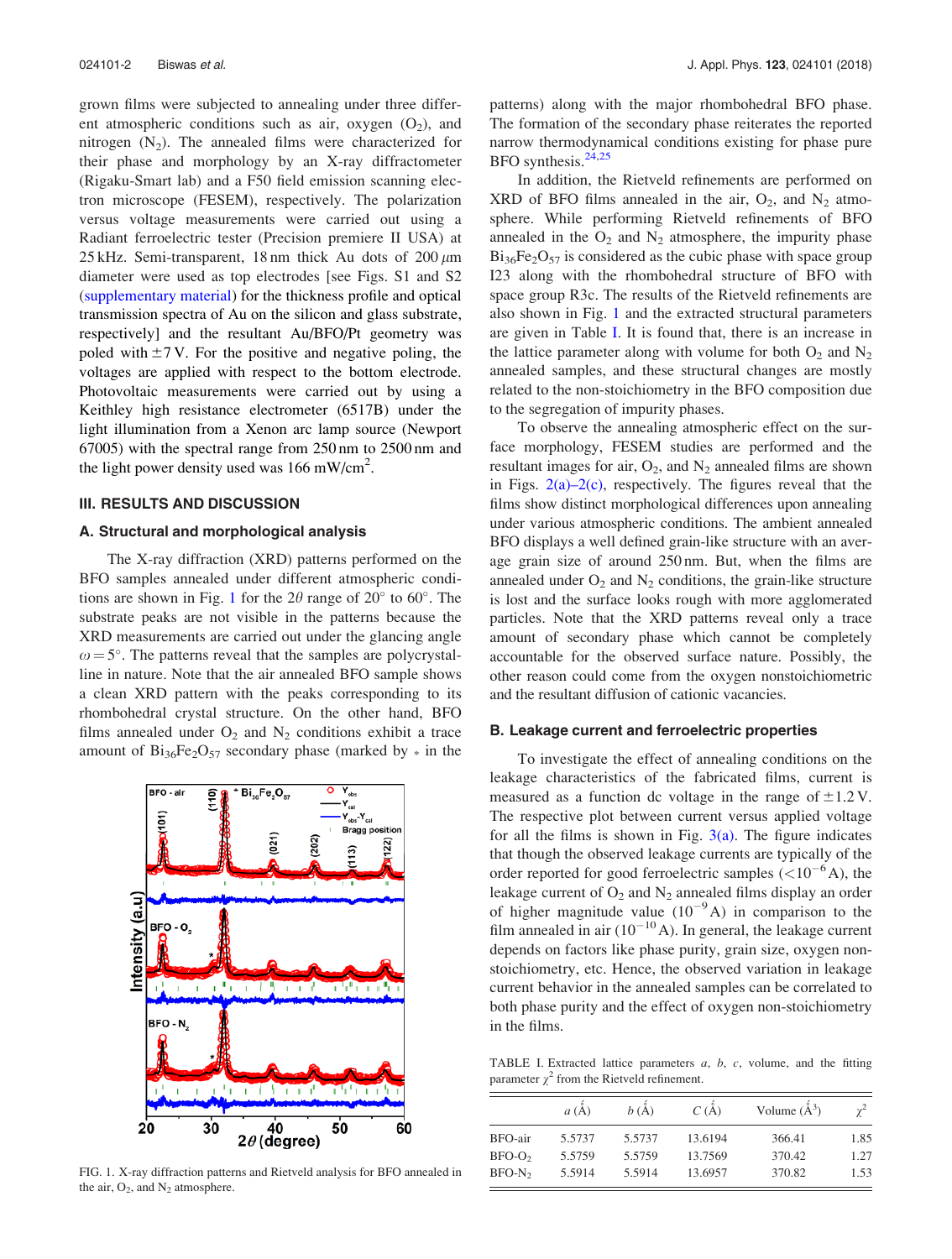

FIG. 2. Scanning electron microscopic surface images of BFO annealed in (a) air, (b)  $O_2$ , and (c)  $N_2$  atmosphere.

For the ferroelectric characteristics, polarization  $(P)$  versus voltage (V) measurements are carried out and the results are presented in Fig. 3. As expected from the low leakage current, all films unveil typical P–V hysteresis loops. The film annealed under air exhibits a large remnant polarization  $(P_r = 14 \,\mu\text{C/cm}^2)$ , while the films annealed under O<sub>2</sub> and N<sub>2</sub> display reduction in  $P_r$  such as 4.7  $\mu$ C/cm<sup>2</sup> and 2.9  $\mu$ C/cm<sup>2</sup>, respectively. Note that though similar reduction in  $P_r$  is observed for both  $O_2$  and  $N_2$  annealed films, the later one displays an asymmetric  $P-V$  loop where the loop is seen shifting towards right. Shifted  $P-V$  loops are generally observed when there is a pinning of domain by defects present in the films. $26$  Similar such loops are reported in BaTiO<sub>3</sub>, Pb(Zr,Ti)O<sub>3</sub>, and (Ba,Ca)TiO<sub>3</sub>, where the defects responsible for pinning are corroborated to acceptor-oxygen type vacancy dipoles.<sup>27–29</sup> Considering the shape of the  $P-V$ loops, the sample looks relatively leaky, therefore positiveup-negative-down (PUND) measurement is carried out to get the actual remnant polarization without any leakage effect. The PUND measurement, as shown in Fig. S3 (supplementary material), reveals switchable polarization. The remnant polarizations for positive  $(dP/2 = 6.38 \,\mu\text{C/cm}^2)$  and negative  $\left(-\frac{dP}{2} = 6.23 \,\mu\text{C/cm}^2\right)$  applied fields are calculated as  $\frac{dP}{dt}$  $2 = (P^* - P^*)/2$  and  $-dP/2 = (-P^* - (-P^*))/2$ , respectively,

where  $P^*$  contains both remnant as well as non-remnant polarization, whereas  $P^{\wedge}$  contains only the non-remnant polarization.  $P_{r}^{*}$  and  $P_{r}^{\wedge}$  are equivalent polarizations of  $P^{*}$ and  $P^{\wedge}$ , respectively, measured when the applied electric field is reduced to zero in the subsequent pulse.

## C. Effect of annealing atmosphere on the switchable photovoltaic effect

To investigate the PV response of BFO films with respect to its different defect level created by the annealing conditions, current density  $(J)$  versus voltage  $(V)$  measurements are carried out and the schematic diagram depicting the experimental arrangement used for photovoltaic measurements is shown in Fig.  $4(a)$ . The PV curves obtained under dark and illumination conditions for air,  $O_2$ , and  $N_2$ annealed films are shown in Figs.  $4(b) - 4(d)$ , respectively. Note that the BFO films did not show any PV response under unpoled conditions irrespective of the annealing conditions. As a representative example, the J–V data recorded in dark and light for the air annealed sample under the unpoled condition are shown in Fig.  $4(b)$ . On the other hand, the films under study display PV characteristics only under poling conditions. Notably, the behavior of the acquired J–V curves



FIG. 3. (a) Leakage current versus voltage plots for BFO films annealed in different atmospheres.  $P-V$  hysteresis loops for (b) air, (c)  $O_2$ , and (d)  $N_2$ annealed BFO films.



FIG. 4. (a) Schematic diagram showing the geometry used for photovoltaic measurement. The photovoltaic  $J$  versus  $V$  curves for (b) air, (c)  $O_2$ , and (d) N<sup>2</sup> annealed BFO films for poled and unpoled states.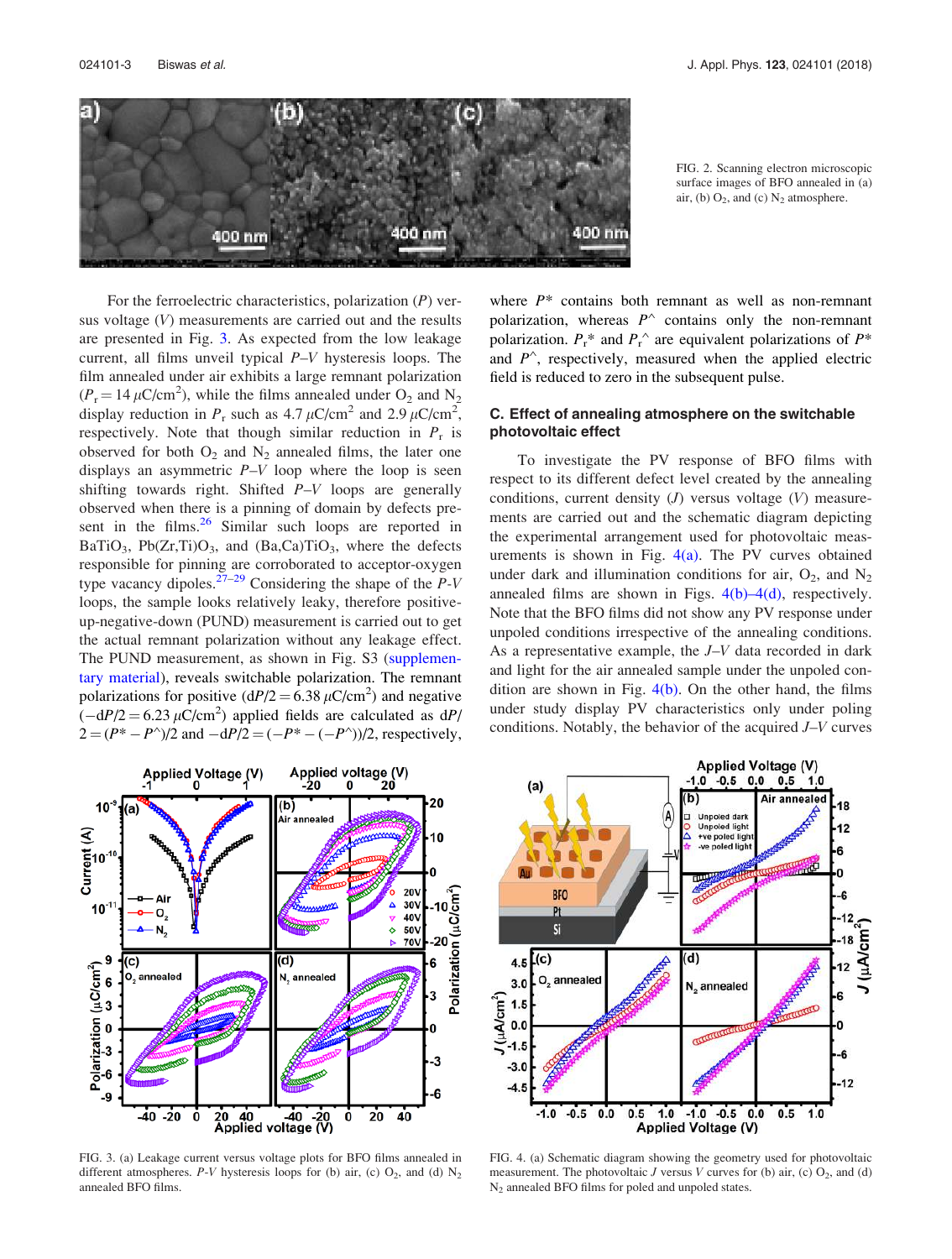for all samples ruled out the significant contribution from the Schottky-type junction at the interface between the electrode and film. Hence, the observed J–V curves under poled conditions strongly suggest that the PV response of BFO films could originate from the depolarization field which is responsible for the separation of photogenerated electron hole pairs.<sup>9</sup> Under negatively poled conditions,  $V_{OC}$  for air,  $O_2$ , and  $N_2$  annealed films are 0.45, 0.14, and 0.13 V, respectively. The decrease in  $V_{\text{OC}}$  for  $O_2$  and  $N_2$  annealed films could be due to reduction in the remnant polarization of these films in comparison to the air annealed film as seen from Fig. 2. On the other hand, the respective  $V_{\text{OC}}$  values for positively poled conditions are  $-0.47$ ,  $-0.2$ , and 0.14 V. Note that both air and  $O_2$  annealed films exhibit switchable  $V_{OC}$  between positive and negative poling conditions. However, the  $N_2$  annealed film shows positive  $V_{OC}$  irrespective of the sign of the poling voltage.

To examine the major contribution of the depolarization field in the observed PV effect, J–V measurement is done under illumination by poling the BFO-air annealed sample at different poling voltages. Figure S4 (supplementary material) demonstrates that, the switchable PV is observed at all poling voltages. However, at a low poling voltage, the J–V curves reveal diode like characteristics with poling direction dependent asymmetric features. The observed asymmetric features at the low poling voltage may be due to incomplete switching of dipoles along with the Schottky effect at the interface. On the other hand, the complete absence of these features at a high poling voltage  $(\pm 7 \text{ V})$  without any significant Schottky diode effect strongly indicates that the major contribution to the PV could come from the depolarization field (Fig. S4, supplementary material). The poling voltage is restricted to  $(\pm 7 \text{ V})$ , beyond which the sample shows voltage breakdown.

To elucidate further, the short circuit current under light ON-OFF conditions in positive and negative poled BFO films is measured with respect to time under a zero bias voltage (short circuit condition). The resultant  $J$  versus time plots are shown in Figs.  $5(a)$ -5(c) for air, O<sub>2</sub>, and N<sub>2</sub> annealed films, respectively. The figure illustrates that all samples display quick and stable photo-induced current under the light ON condition. As the light is turned on, the current shoots up and reaches saturation within a short time. Similarly, when the light is turned off, the current drops down from its saturated value to zero. Such sharp photoresponse makes BFO an attractive candidate for photosensitive device applications. In principle, for a perfect PV system, the short circuit current at zero bias should be constant; however, the role of the pyroelectric effect cannot be completely neglected. The observed gradual initial increase in current is due to pyro-current. As expected, Figs.  $5(a)$  and 5(b) reveal switchable transient photocurrent characteristics for air and  $O_2$  annealed films. Whereas, the  $N_2$  annealed film reveals a non-switchable transient photocurrent as evidenced from Fig.  $5(c)$ . The non-switchable PV nature of the film can have direct correlation with the dipole pinning. It is reported that one of the possible reasons for dipole pinning and nonswitchable PV characteristics could originate from the oxygen vacancy layer formed at the film-substrate interface.<sup>30</sup> As a result, the vacancies at the interface pin the domains



FIG. 5. Transient short circuit photocurrent measured as a function of time under the light ON and OFF state for BFO films annealed in (a) air, (b)  $O_2$ , and N<sub>2</sub> atmosphere.

and allow to switch only in certain preferred directions. Generally, the oxide films annealed in the  $N_2$  atmosphere end up having a large number of oxygen vacancies compared to the films annealed in air and  $O_2$  conditions, thereby creating a dense oxygen vacancy layer at the bottom interface. The additional possible mechanisms responsible for oxygen vacancies in the BFO film annealed in the  $N_2$  atmosphere are given as follows: $31$ 

$$
2O'' + N_2 \rightarrow 2N''' + V_O^{\bullet \bullet} + O_2 \uparrow.
$$

Here, two  $N^{3-}$  anions replace two  $O^{2-}$  anions in the sublattice with generation of an oxygen vacancy in the lattice. The oxygen vacancy layer at the BFO/Pt interface responsible for the defect dipoles and the pinning effect is the main cause for the observed shifted P–V hysteresis loop along with the nonswitchable character of the photovoltaic response in  $N_2$ annealed sample. Note that according to Matsuo et al., the defective layer (oxygen-vacancy rich layer) formed by accumulation of  $V_O^{\bullet\bullet}$ , generally occurs at the BFO/Pt interface during the film processing conditions (deposition, preheating, and annealing process).<sup>32</sup>

# IV. CONCLUSION

To understand the effect of defect dipoles on the PV characteristics of  $BiFeO<sub>3</sub>$  films, the PV studies were done on films annealed under air,  $O_2$ , and  $N_2$  environment. The films were crystallized in the rhombohedral phase. The ferroelectric characteristics of these films studied from the  $P-V$  hysteresis measurements revealed a decrease in polarization for  $O_2$  and  $N_2$  annealed samples compared to the air annealed sample. In addition, the  $N_2$  annealed sample exhibited a shifted hysteresis loop indicating the presence of domain